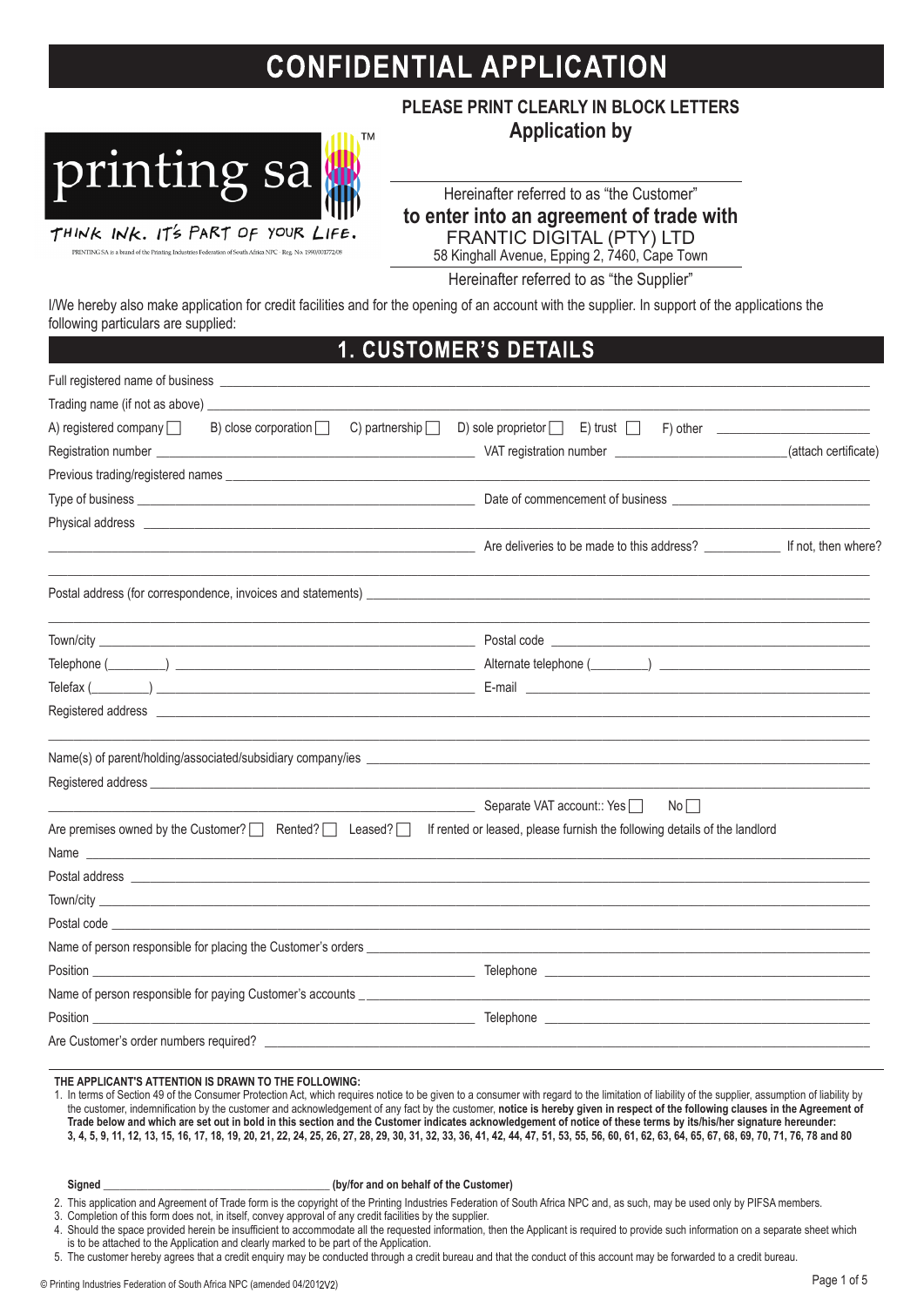| Accounts are paid by cheque $\Box$ electronic funds transfer $\Box$ or other means $\Box$                                                                                                                                                                                                                                                                                                                                                  |                                                      |                           |                                                                                                                                                                                                                                |
|--------------------------------------------------------------------------------------------------------------------------------------------------------------------------------------------------------------------------------------------------------------------------------------------------------------------------------------------------------------------------------------------------------------------------------------------|------------------------------------------------------|---------------------------|--------------------------------------------------------------------------------------------------------------------------------------------------------------------------------------------------------------------------------|
|                                                                                                                                                                                                                                                                                                                                                                                                                                            |                                                      |                           |                                                                                                                                                                                                                                |
| Payment terms requested : 30 days from date of statement                                                                                                                                                                                                                                                                                                                                                                                   |                                                      |                           |                                                                                                                                                                                                                                |
|                                                                                                                                                                                                                                                                                                                                                                                                                                            |                                                      |                           |                                                                                                                                                                                                                                |
| Account name example and the set of the set of the set of the set of the set of the set of the set of the set of the set of the set of the set of the set of the set of the set of the set of the set of the set of the set of                                                                                                                                                                                                             |                                                      |                           |                                                                                                                                                                                                                                |
| Has the business or any of it's principals had any judgement against them? [16] If yes, please list separately.                                                                                                                                                                                                                                                                                                                            |                                                      |                           |                                                                                                                                                                                                                                |
| Has the business or any of it's principals been liquidated or sequestrated? ____________________ If yes, please list separately.                                                                                                                                                                                                                                                                                                           |                                                      |                           |                                                                                                                                                                                                                                |
| Have moratoriums or offers of compromise ever been made to any creditors? ____________________ If yes, please list separately.                                                                                                                                                                                                                                                                                                             |                                                      |                           |                                                                                                                                                                                                                                |
| Please list all factoring, securities, sureties, cession of debtors, moratoriums, notarial bonds and personal guaranties separately.                                                                                                                                                                                                                                                                                                       |                                                      |                           |                                                                                                                                                                                                                                |
| Please list securities offered to support this credit application.                                                                                                                                                                                                                                                                                                                                                                         |                                                      |                           |                                                                                                                                                                                                                                |
| Details of<br>Proprietors Directors Members Partners                                                                                                                                                                                                                                                                                                                                                                                       |                                                      |                           |                                                                                                                                                                                                                                |
|                                                                                                                                                                                                                                                                                                                                                                                                                                            |                                                      |                           |                                                                                                                                                                                                                                |
| Residential address and the contract of the contract of the contract of the contract of the contract of the contract of the contract of the contract of the contract of the contract of the contract of the contract of the co                                                                                                                                                                                                             |                                                      |                           | % Shareholding / Interest                                                                                                                                                                                                      |
|                                                                                                                                                                                                                                                                                                                                                                                                                                            |                                                      |                           |                                                                                                                                                                                                                                |
|                                                                                                                                                                                                                                                                                                                                                                                                                                            |                                                      |                           |                                                                                                                                                                                                                                |
|                                                                                                                                                                                                                                                                                                                                                                                                                                            |                                                      |                           |                                                                                                                                                                                                                                |
|                                                                                                                                                                                                                                                                                                                                                                                                                                            |                                                      |                           |                                                                                                                                                                                                                                |
|                                                                                                                                                                                                                                                                                                                                                                                                                                            |                                                      |                           |                                                                                                                                                                                                                                |
|                                                                                                                                                                                                                                                                                                                                                                                                                                            |                                                      |                           | _% Shareholding / Interest                                                                                                                                                                                                     |
|                                                                                                                                                                                                                                                                                                                                                                                                                                            |                                                      |                           |                                                                                                                                                                                                                                |
|                                                                                                                                                                                                                                                                                                                                                                                                                                            |                                                      |                           |                                                                                                                                                                                                                                |
|                                                                                                                                                                                                                                                                                                                                                                                                                                            |                                                      |                           |                                                                                                                                                                                                                                |
|                                                                                                                                                                                                                                                                                                                                                                                                                                            |                                                      |                           | 2% Shareholding / Interest                                                                                                                                                                                                     |
|                                                                                                                                                                                                                                                                                                                                                                                                                                            |                                                      |                           |                                                                                                                                                                                                                                |
| Residential address and the control of the control of the control of the control of the control of the control of the control of the control of the control of the control of the control of the control of the control of the                                                                                                                                                                                                             |                                                      |                           | _% Shareholding / Interest                                                                                                                                                                                                     |
| Name of spouses (if Customer is a partner/private individual/sole proprietor)                                                                                                                                                                                                                                                                                                                                                              |                                                      |                           |                                                                                                                                                                                                                                |
| Name                                                                                                                                                                                                                                                                                                                                                                                                                                       | Title                                                | ID No. (or date of birth) |                                                                                                                                                                                                                                |
| Name was a structured by the contract of the contract of the contract of the contract of the contract of the contract of the contract of the contract of the contract of the contract of the contract of the contract of the c                                                                                                                                                                                                             | Title                                                |                           |                                                                                                                                                                                                                                |
| For Individuals/Sole Proprietors                                                                                                                                                                                                                                                                                                                                                                                                           |                                                      |                           |                                                                                                                                                                                                                                |
| Are you subject to a debt re-arrangement in terms of the National Credit Act and/or have you ever been sequestrated? If so, give details.<br>We reserve our rights to request further information as may be required to assess your credit worthiness.<br><b>For Companies/Close Corporations</b><br>Nett Asset Value of your business*<br>>R2 000 000   <r2 000=""  <br="">Please specify annual turnover / current nett asset value</r2> |                                                      |                           |                                                                                                                                                                                                                                |
| * Preferably as recorded on your income statement for the immediately preceding financial year (if available).                                                                                                                                                                                                                                                                                                                             |                                                      |                           |                                                                                                                                                                                                                                |
|                                                                                                                                                                                                                                                                                                                                                                                                                                            | 2. AUDITOR, ACCOUNTING OFFICER OR ACCOUNTANT DETAILS |                           |                                                                                                                                                                                                                                |
|                                                                                                                                                                                                                                                                                                                                                                                                                                            |                                                      |                           |                                                                                                                                                                                                                                |
| Address <b>contract to the contract of the contract of the contract of the contract of the contract of the contract of the contract of the contract of the contract of the contract of the contract of the contract of the contr</b>                                                                                                                                                                                                       |                                                      |                           |                                                                                                                                                                                                                                |
|                                                                                                                                                                                                                                                                                                                                                                                                                                            |                                                      |                           | Telephone (Call The Contract of Telephone Contract of Telephone Contract of Telephone Contract of Telephone Contract of Telephone Contract of Telephone Contract of Telephone Contract of Telephone Contract of Telephone Cont |
| Are audited financial statements available? Yes $\Box$ No $\Box$ If so which year?                                                                                                                                                                                                                                                                                                                                                         |                                                      |                           |                                                                                                                                                                                                                                |
|                                                                                                                                                                                                                                                                                                                                                                                                                                            | <b>3. TRADE REFERENCES</b>                           |                           |                                                                                                                                                                                                                                |
| (To be suppliers of goods and services excluding contracts, rentals, leases etc.)                                                                                                                                                                                                                                                                                                                                                          |                                                      |                           |                                                                                                                                                                                                                                |
|                                                                                                                                                                                                                                                                                                                                                                                                                                            |                                                      |                           |                                                                                                                                                                                                                                |
|                                                                                                                                                                                                                                                                                                                                                                                                                                            |                                                      |                           |                                                                                                                                                                                                                                |
|                                                                                                                                                                                                                                                                                                                                                                                                                                            |                                                      |                           |                                                                                                                                                                                                                                |
|                                                                                                                                                                                                                                                                                                                                                                                                                                            |                                                      |                           |                                                                                                                                                                                                                                |
| 3. Name of supplier experience and the set of the set of the set of the set of the set of the set of the set of the set of the set of the set of the set of the set of the set of the set of the set of the set of the set of                                                                                                                                                                                                              |                                                      |                           |                                                                                                                                                                                                                                |
|                                                                                                                                                                                                                                                                                                                                                                                                                                            |                                                      |                           |                                                                                                                                                                                                                                |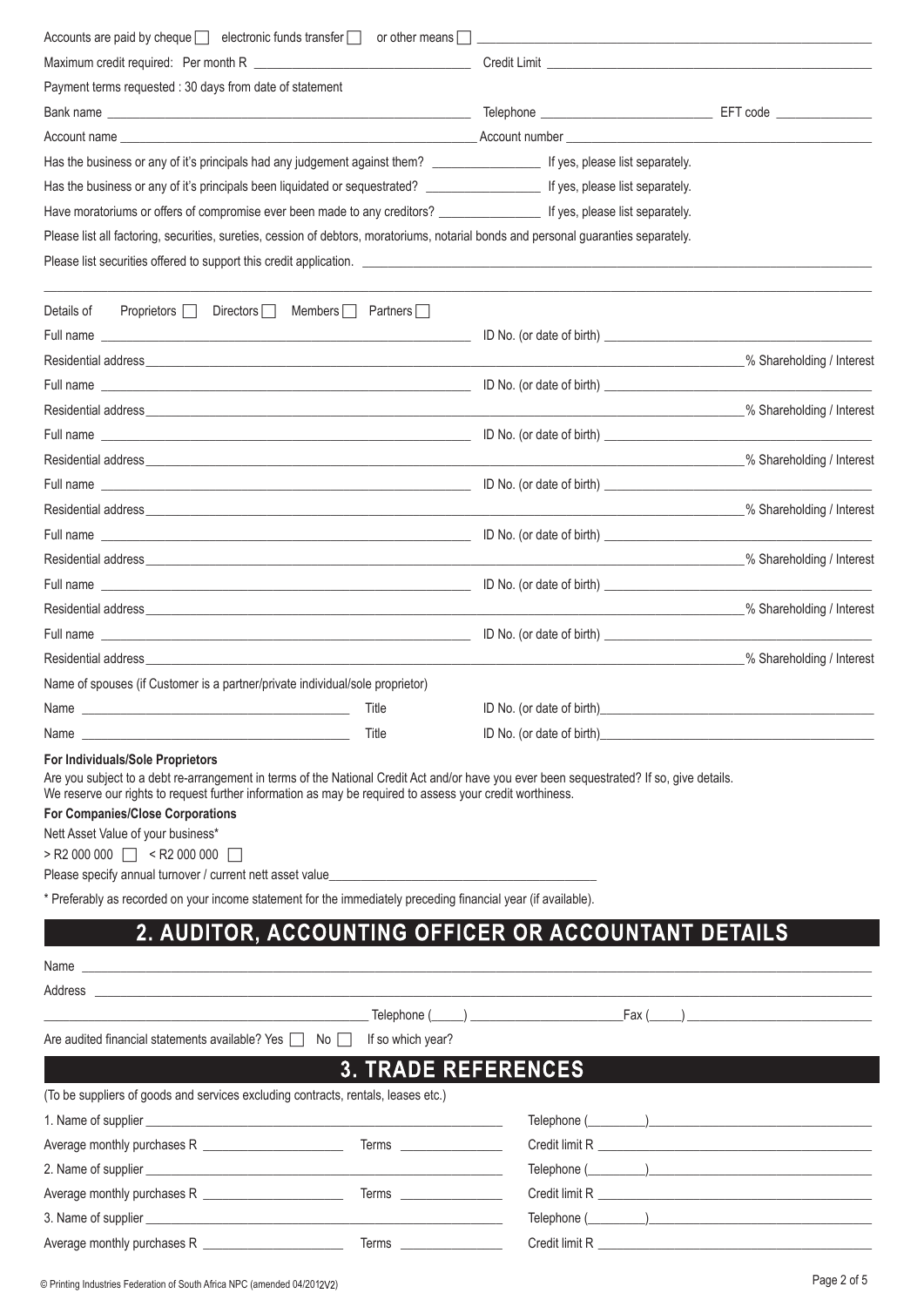## **AGREEMENT OF TRADE**

- 1. The Customer agrees that (a) this Agreement represents the entire  $\overline{A}$ The Customer agrees that (a) this Agreement represents the entire Agreement between the Customer and the Supplier and that altera tions or additions to this Agreement may not be effected unless agreed contractual relationships to the progressmicht may not be enceipted annote agreed to by both partico, request to which gain organica by the Outstanding and in a duly authorised representative of the Supplier; (b) this Agreement will govern all future contractual relationships between the parties, not with standing receipt or acknowledgement of the Customer's own order form or termining coop to all intermosing conditions with a conditions of the Agreement is annihable to all existing debts hely ean Supplier and (g) this agreement is applicable to an existing active to the Supplier. the parties; (d) this Agreement is final and binding and is not subject to any suspensive or resolutive conditions; (e) a ditions or alterations stipulated by the Customer are expressly exclud ad: (f) this agreement superinted by the executive are expressive protected. **as Co-principal debtor jointly and severally for the full amount due by the Customer to the**  ments without prejudice to any securities or guarantees held b Supplier and (g) this agreement applies to all employees and subcontractors of the Supplier. 1. The Customer agrees that (a) this Agreement represents the entire Agreement between the 1. The Customer agrees that (a) this Agreement represents the entire to by both parties, reduced to writing and signed by the Customer and terms, conditions of any securities with prejudice to any securities with prejudice to any securities or guarantees held by the Agreement is anglicable to all ovieting dobts helyoen conditions; (c) this Agreement is applicableto all existing debts between ed; (f) this agreement supersedes all previous terms, conditions or agree-
- **Agreement other than those contained in this Agreement. All specifications, price lists, performance figures, advertisements, brochures and other technical data furnished by**  thereto, become bindingonly when accepted by the Supplier at its **form part of the Supplier.** The Supplier in any way under the Supplier. The Supplier of the Supplier. The Supplier of the Supplier. The Supplier of the Supplier. The Supplier of the Supplier. The Supplier of the Supplier **Agreement other than those contained in this Agreement. All specifications, price lists,**  2. This Agreement, and any offers, orders or contracts of sale pursuant
- 3. The signatory hereby binds himself in his personal capacity as **and originary needly with misresentations in the presentations** Gridienciations will all die date of a company, member (in the date of a close corporation) or Owner, Partner, or Proprietor, as Surety and  $C$ **o-principal debtor or jointly and severally for the full amount due** by the Customer to the Supplier and agrees that this agreement will apply in the exact same way to him. any signatury neither missed minute missed in the personal Shareholder (in the case of a company), Member (in the case of a will apply in the exact same way to mill.
- correction of good faith errors by the Suppliers by the prices of the prices of the prices of the prices of the prices of the prices of the prices of the prices of the prices of the prices of the prices of the prices of th ine customer acknowledges that it does not rely on any repre**sentations made by the Supplier in regard to its products and** services, or qualities thereof, leading up to this Agreement **above, the said amount may be certified by an independent auditor and such certificate shall be finally be finally on the Customer.** price lists, performance figures, advertisements, brochures and other technical data furnished by the Supplier in respect of may not be cancelled by the Customer. may not be cancelled by the Customer. **its products or services, whether orally or in writing, will not 11. The Customer undertakes to retain copies of all electronic or image media furnished to the Supplier Supplier.** Media alternative by the Supplier in the Supplier in Mediately Suppliers in Media Suppliers sole and the Suppliers of the Suppliers sole and the Suppliers sole and the Supplier's sole of the Sup **property. property. ing by the Supplier.** 4. The Customer acknowledges that it does not rely on any repre**above, the said amount may be certified by an independent auditor and such certificate shall be finally be contained in the Customer. 11. The Customer undertakes to retain copies of all electronic or image media furnished**  form part of the Agreement in any way unless agreed to in writ-
- 5. The Customer agrees that neither the Supplier nor any of its employees will be liable for any negligent or innocent misrepresentations made to the Customer. **will bind the Customer, and the Supplier will not be liable for any errors contained in the**
- **will bind the Customer, and the Supplier will not be liable for any errors contained in the**  All quotatio date of the quotation, or until the date of issue of any new price**list** whichever occurs first or unless otherwise specified in writing **Customer may be deemed correct unless otherwise indicated by the Customer in**  writing with **within 24 hours of such proof** being sent. 6. All quotations will remain valid for a period of 15 days from the **list** whichever occurs first or unless otherwise specified in writing **Customer control control control control control control control control control control** *in <b>c in in in* **<b>***in in in in in in iii jugar iii iii i* **w** with **being with proper** by the bulk of such problems in the such problems in the such problems in the sent. by the Supplier.
- 1. Delivery and performance times quoted are estimates and are not binding on the Supplier. 7. Delivery and performance times quoted are estimates and are not bind-
- 8. All quotations are subject to the availability of input products or **whether the experimental or otherwise. 16. Origination and preliminary work shall remain the property of the Supplier unless**  Supplier, and the prices quoted are sub the cost price, including currency fluctuations, to the Supplier before acceptance of the order. whether experience on our output **16. Origination and preliminary work shall remain the property of the Supplier unless**
- **for the supplier of the curve format disputive the** *smallnt* **<b>of the cost the Supplier's standard rate in the Supplier's state for any good state for any good state for any good state** increase in Clause 8 above, the said amount may be certified by an independent auditor and such certificate shall be final and **binding on the Customer. arrangements are made for the retention thereof. The Supplier may charge storage at the Supplier's standard rates for any goods retained. 9. In the event of the Customer disputing the amount of the cost**
- **19. The Supplier reserves the right to withhold production of any material it deems unsuitable or understanding** the provisions or clause **than**  $\alpha$  and  $\alpha$ , an orders or contracts of sale, or agreed variations thereto, whether oral or in writing, shall be binding and subject to this agreement and may not be cancelled by the Customer. **19. The Supplier reserves the right to withhold production of any material it deems**  10. Notwithstanding the provisions of Clause 1 above, all orders or con-
- **20. The Customer hereby indemnifies the Supplier against any claims, costs and expenses arising out of the infringement of copyright, patent, trade mark or design supplied by**  image media furnished to the Supplier. Media altered by the Supplier immediately becomes the Supplier's sole property. **20. The Customer hereby indemnifies the Supplier against any claims, costs and expenses**  11. The Customer undertakes to retain copies of all electronic or
- 12. Proofs, pulls, samples, specimens, sketches, photographs or **the Customer to determine that the products ordered by it are suitable for the purposes of intended use. The Supplier gives no warranty, express or implied, concerning the**  product may be submitted to the Customer for approval. Written acceptance of such proofs by the Customer, or any employee of the Customer, will bind the Customer, and the Supplier will not be liable for any errors contained in the approved copy. **the Customer to determine that the products ordered by it are suitable for the purposes of intended use. The Supplier gives no warranty, express or implied, concerning the**  plier will not be liable for any errors contained in the approved copy.
- 13. In the event of the Customer being unable or unwilling to view and accept final proofs, the Customer will be liable for the cost of the work produced. Any proof sent to the Customer may be **25. The Supplier shall not be required to work to tolerances closer than those applicable to the materials obtained by it in the ordinary course of trade, or supplied to it by the**  writing within 24 hours of such proof being sent. **25. The Supplier shall not be required to work to tolerances closer than those applicable**  deemed correct unless otherwise indicated by the Customer in
- 14. The Customer is liable for the costs incurred in the event of the **26. Zupperse** *notation* **at its request of any proofs other than the correction** expediately at the tequeer, of any production than the concerning of Cumplian's arrangement. **27. The Supplier shall not be responsible for imperfections in the work due to defects in, 26. The Supplier shall not be liable for any defects resulting from it being required to**  alteration, at its request, of any proofs other than the correction<br>of Supplier's exerce. **27. The Supplier shall not be responsible for imperfections in the work due to defects in,**  of Supplier's errors.
- **or the unsuitability of, material or equipment not supplied by the Supplier. Extra costs**  at his request whether experimental or otherwise. **Customer's account.** 15. The Customer shall pay for any preliminary work which is produced **Customer's account.**
- **28. The Customer agrees to pay all costs resulting from any acts, omissions or requests of the Customer including disbursements, suspension of work, modification of**  16. Origination and preliminary work shall remain the property of the Supplier unless otherwise agreed upon, in writing, with the **processes one completed contract <b>contract contract contract earlier c 28. The Customer agrees to pay all costs resulting from any acts, omissions or requests of the Customer including disbursements, suspension of work, modification of**
- 17. Standing matter, originals and printer's materials of any kind **production. may be distributed, effaced, or disposed of immediately af**ter the order has been executed unless written arrangements **Customer's risk. are made for the retention thereof. The Supplier may charge stor-31. The Supplier shall not be liable for any damage arising from any misuse, abuse or**  age at the Supplier's standard rates for any goods retained. the Supplier unless otherwise agreed upon, in writing, with the<br>Customer.<br>17. Standing matter, originals and printer's materials of any kind<br>may be distributed, effaced, or disposed of immediately af-<br>ter the order has bee
- 18. The Customer acknowledges all copyrights and shall not duplicate **c** the Supplier's copyrighted material. Each infringement attempt **instance in the full order value of such infringement immediately** shall render the full order value of such infringement immediately<br>navable to the Sunnlier **labour disputes, first or legislation**. **the Supplier's copyrighted material. Each infringement attempt payable to the Supplier.**
- 19. The Supplier reserves the right to withhold production of any mat The Supplier reserves the right to reject any material it deems untruthful, objectionable, illegal or in conflict with fair business antruthful, objectionable, niegal of in conflict with fair business<br>practices. The Customer remains liable for the cost of work pro-<br>duced in the event of the Supplier exercising these rights. duced in the event of the Supplier exercising these rights. 19. The Supplier reserves the right to withhold production of any material it deems unsuitable or unlawful, in its sole discretion.<br>The Supplier reserves the right to reject any material it deems<br>the supplier reserves the **material it deems unsuitable or unlawful, in its sole discretion.**
- 20. The Customer hereby indemnifies the Supplier against any<br>claims, costs and expenses arising out of the infringement of<br>copyright, patent, trademark or design supplied by the Customer,<br>or the printing of any illegal or products or services or services ordered in the services of the dates in the dates of the dates it decides. 37. The Supplier shall be entitled to invoice each delivery or performance separately when **claims, costs and expenses arising out of the infringement of** executed. **copyright, patent, trademark or design supplied by the Customer,** or the printing of any illegal or defamatory material. Each party shall diligently protect the other's trade secrets and confidential represents the product and canceled the correct and contracts.  $\frac{1}{2}$  Where products or services are delivered prior to the issue of a Tax Invoice, the issue of a Tax Invoice, the Customer of a Tax Invoice, the Customer of a Tax Invoice, the issue of a Tax Invoice, the Customer of **information.**
- 21. The Customer acknowleges that the Supplier must by law apply the delivered products or services and prices agreed to. **his full name and address or a registered imprint to all**  printed matter in terms of the Imprint Act 43 of 1993 as amend**detailed on the Tax Invoice issued duly represent the goods or services ordered by the Customer at the prices agreed to by the Customer and, where delivery / performance has**  notices and regulations. The state of the state of the state of the state of the state of the state of the state of the state of the state of the state of the state of the state of the state of the state of the state of th **ed by the Imprint Amendment Act 18 of 1994 and any related**
- 22. Subject to Section 51(1)(g) of the Consumer Protection Act it is **free from any defects. the sole responsibility of the Customer to determine that the prod-41. Any delivery note, invoice or waybill (copy or original) signed by the Customer or a third**  ucts ordered by it are suitable for the purposes of intended use. **proof that delivery was made to the Customer. The Supplier gives no warranty, express or implied, concerning**  the suitability of the products supplied for any purposes whatso-<br>ever the Customer's own cost and packed in the original or suitable packaging. printed matter in terms of the Imprint Act 43 of 1993 as amended by the Imprint Amendment Act 18 of 1994 and any related notices and regulations.<br>22. Subject to Section 51(1)(g) of the Consumer Protection Act it is the sol **ever.**
- **43. Claims under this Agreement shall only be valid if the Customer has, within 3 days of the**  23. The Supplier reserves the right, after consultation with the Customer,<br>to provide alternative products, insofar as possible of equivalent qualto provide alternative products, insofar as possible of equivalent quality, at the prevailing prices to those ordered by the Customer should those products have been superseded, replaced or otherwise becomer ity, at the prevailing prices to those ordered by the Customer should<br>those products have been superseded, replaced or otherwise become<br>unavailable. those products have been superseded, replaced or otherwise become unavailable.
- 24. Products are sold voetstoots with no warranty against latent **defects. All other quarantees, including common law quarantees,**  $i$  **are hereby specifically excluded.** 24. Products are sold voetstoots with no warranty against latent<br>defects. All other guarantees, including common law guarantees,<br>are hereby specifically excluded.<br>25. Liability under clause 23 is restricted to the cost of **defects. All other guarantees, including common law guarantees,**
- **insurance premiums from the Customer for products insured on the Customer's behalf. 25. Liability under clause 23 is restricted to the cost ofrepair orreplace**ment of faulty products or services, or granting of a discount, at the sole discretion of the Supplier.
- 26. The Supplier shall not be required to work to tolerances closer be due unconditionally (a) cash order, or (b) is a conditional core customer is a Credit Approved Customer, the Customer, or (c) is a Credit Approved Customer,  $\alpha$ than those applicable to the materials obtained by it in the ordinary end of the month in which a Tax Invoice has been issued by the Supplier. **course of trade, or supplied to it by the Customer. The Supplier**  shall not be held liable for any variations in the standard, quality and performance of such materials. ment of faulty products or services, or granting of a discount, at<br>the sole discretion of the Supplier.<br>26. The Supplier shall not be required to work to tolerances closer<br>than those applicable to the materials obtained by **26. The Supplier shall not be required to work to tolerances closer**
- **50. The risk of payment by cheque through the post, or by electronic funds transfer, rests**  27. The Supplier shall not be liable for any defects resulting from it being required to expedite delivery ahead of the time needed for<br>the proper production of the order.<br>28. The Sunnlier shall not be responsible for imperfections in the work the proper production of the order.
- the Customer and a duly authorised representative of the Supplier. **28. The Supplier shall not be responsible for imperfections in the work 52. The Customer is not entitled to set off any amount due to the Customer by the Supplier**  due to defects in, or the unsuitability of, material or equipment not supplied by the Supplier. Extra costs incurred through the use of defective materials or equipment supplied shall be for the Cus**determined and proven by a certificate issued and signed by a Director/Manager. Such tomer's account.**
- **certificate shall be binding and shall be prima facie proof of the indebtedness of the Customer. 29. The Customer agrees to pay all costs resulting from any acts, 55. Any printout of computer evidence tendered by any party shall be admissible evidence omissions or requests of the Customer including disbursements, suspension of work, modification of requirements, reprints, failure** defective materials or equipment supplied shall be for the Customer's account.<br>29. The Customer agrees to pay all costs resulting from any acts,<br>omissions or requests of the Customer including disbursements,<br>suspension of **Communications and Transactions Act have not been met.** schedule, or requirements that work be completed earlier than preperiod agreed in clause 48 above in the case of a Credit Approved Customer, the Supplier is **viously agreed.**
- 30. The Supplier shall not be responsible for Customer's material wasted in the course of production.
- Customer and component and claim disputed to the Customer will be 31. Customer's property and property supplied to the Supplier will be retained at the Customer's risk.
- 32. The Supplier shall not be liable for any damage arising from any misuse, abuse or neglect of products or services under any cira contractive and to recover and the Customer.<br>Contract the Customer and the Customer. Scriedule, or requirements that work be completed earlier than previously agreed.<br>
30. The Supplier shall not be responsible for Customer's material<br>
wasted in the course of production.<br>
31. Customer's property and propert **cumstances whatsoever.**
- 33. Any order is subject to cancellation by the Supplier due to Acts of God, or from any cause beyond the control of the Supplier, become due and payable.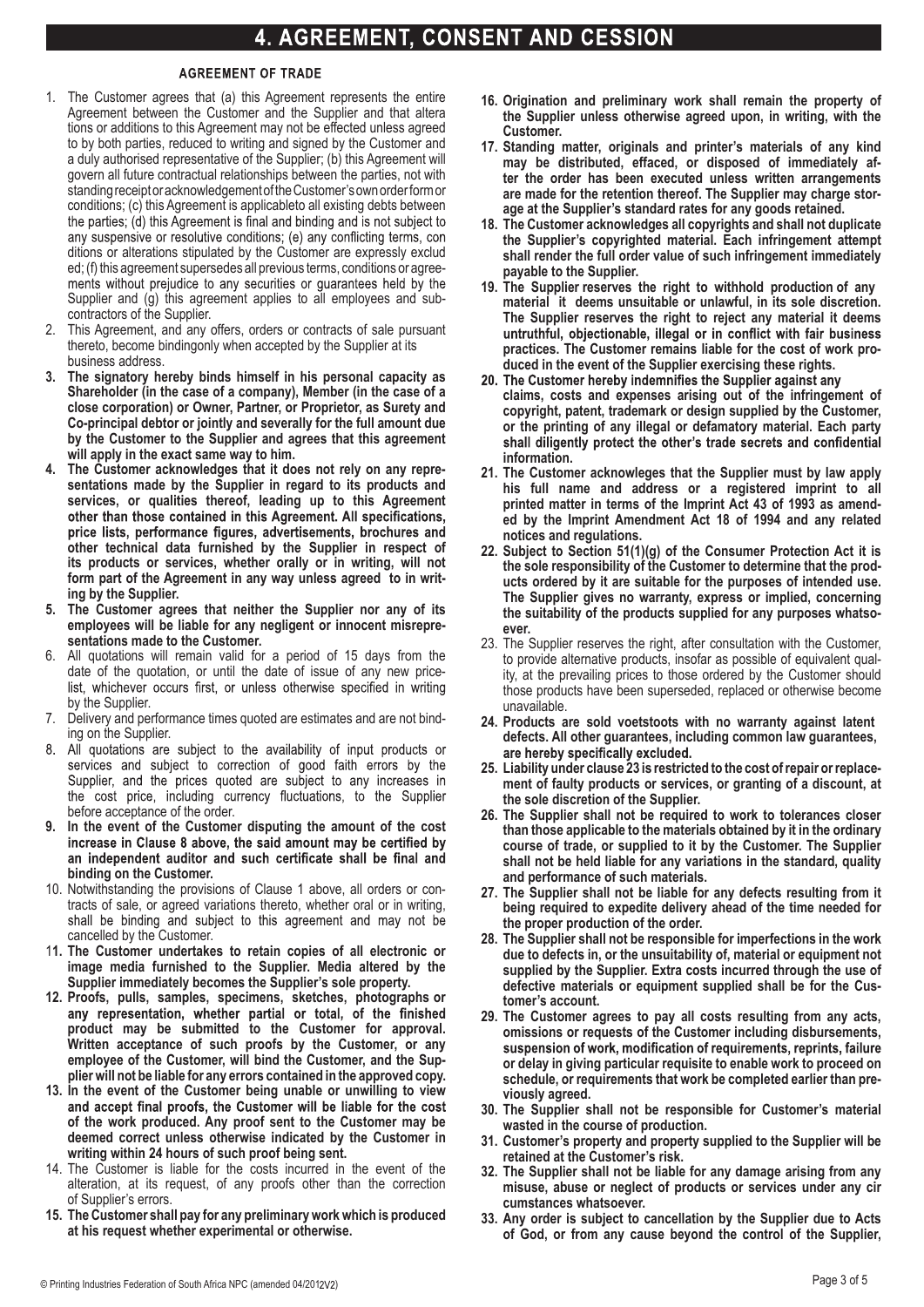**including (without restricting this clause to these instances): inability to secure labour, power, materials or supplies, or by reason of an Act of God, war, civil disturbance, riot, state of emergency, islation.**

- 34. Delivery of products or services to the Customer shall take place at the place of business of the Supplier.
- 35. The completed product will be despatched or must be collected by the Customer when ready and the Customer shall not refuse or delay to take delivery.
- **36. The Customer agrees that an over-supply or under-supply not in excess of 10% (ten per cent) of the products ordered may be produced, and that it shall be liable for payment of all quantities so supplied.**
- 37. The Supplier shall be entitled in its sole discretion to split the delivery or performance of the products or services ordered in the quantities and on the dates it decides.
- 38. The Supplier shall be entitled to invoice each delivery or performance separately when executed.
- 39. The Customer agrees to establish, immediately upon delivery, that the products and services appearing on the Supplier's delivery note, Tax Invoice or other documentation, correctly represents the products, or services, and prices agreed to, and are free of defects.
- 40. Where products or services are delivered prior to the issue of a Tax Invoice, the Customer agrees to, immediately upon receipt of the Tax Invoice, establish that it correctly represents the delivered products or services and prices agreed to.<br>41. Subject to paragraph 43, the Customer hereby confirms that the
- **goods or services detailed on the Tax Invoice issued duly represent the goods or services ordered by the Customer at the prices agreed to by the Customer and, where delivery / performance has already taken place, that the goods or services were inspected and**  that the Customer is satisfied that these conform in all respects to **the quality and quantity ordered and are free from any defects.**
- **42. Any delivery note, invoice or waybill (copy or original) signed by the Customer or a third party engaged to transport the products, and held by the Supplier, shall be conclusive proof that delivery was made to the Customer.**
- 43. The Customer shall return any defective moveable products to the premises of the Supplier at the Customer's own cost and packed in the original or suitable packaging.
- **44. Claims under this Agreement shall only be valid if the Customer has, within 3 days of the alleged breach or defect occurring, given the Supplier 30 days written notice by prepaid registered post, telefax or electronic mail to rectify any defect or breach of Agreement.**
- 45. To be valid, claims must be supported by the original Tax Invoice.
- 46. If the Supplier agrees to engage a third party to transport products on the Customer's behalf, it does so on terms deemed fit by the Supplier. The Customer indemnifies the Supplier against any claims arising from such agreement.
- **47. The risk of damage to, or destruction or theft of its products shall pass to the Customer on delivery of any order placed in terms of this Agreement and the Customer undertakes to comprehensively insure the products until paid for in full. The Supplier may recover insurance premiums from the Customer for products insured on the Customer's behalf.**
- 48. All products supplied by the Supplier remain the property of the Supplier until such products have been fully paid for whether such products are attached to other property or not.
- 49. The Customer agrees that the amount contained in a Tax Invoice issued by the Supplier shall be due unconditionally (a) cash on order, or (b) if the Customer is a Credit Approved Customer, then within the granted credit period as specified on the Credit Application, or not later than the end of the month in which a Tax Invoice has been issued by the Supplier.
- 50. The Customer agrees to pay the full amount on the Tax Invoice at the Business Address of the Supplier or at such other place that the Supplier may designate in writing.
- **51. The risk of payment by cheque through the post, or by electronic funds transfer, rests with the Customer.**
- 52. The Customer has no right to withhold payment for any reason whatsoever and agrees that any extension of time given for payment shall be valid only if reduced to writing and signed by the Customer and a duly authorised representative of the Supplier.
- **53. The Customer is not entitled to set off any amount due to the Customer by the Supplier against it's indebtedness to the Supplier.**
- 54. All discounts shall be forfeited if payment in full is not made on the due date.
- **55. The Customer agrees that the amount due and payable to the**  Supplier may be determined and proven by a certificate issued and signed by a Director/Manager. Such certificate shall be bind **ing and shall be prima facie proof of the indebtedness of the Customer.**
- **56. Any printout of computer evidence tendered by any party shall be admissible evidence and the parties shall not object to the admissibility of such evidence purely on grounds that such evidence is computer evidence, or that the requirements of the Electronic Communications and Transactions Act have not been met.**
- 57. The Customer agrees that if an account is not settled in full (a) against order; or (b) within the period agreed in clause 48 above in the case of a Credit Approved Customer, the Supplier is entitled to: (i) immediately institute action against the Customer at the sole expense of the Customer; or (ii) cancel the agreement and take possession of any products delivered to the Customer and claim damages, or (iii) at its sole discretion, refer the dispute to the Printing Industries Federation of South Africa NPC whose decision will be final and binding on all parties. These remedies are without prejudice to any other right the Supplier may be entitled to in terms of this agreement, or in law. The Supplier reserves its right to stop supply immediately on cancellation or on nonpayment.
- 58. In the event of cancellation, the Supplier is entitled to cease producing any unmade balance of a contract, and to recover any loss sustained thereby from the Customer.
- 59. A Credit Approved Customer will forthwith lose this approval when payment is not made in accordance with the conditions of clause 48 and all amounts then outstanding shall immediately become due and payable.
- **60. The Customer agrees that interest shall be payable to the Supplier in accordance with the legal rate for overdue amounts owing to the supplier as set out in the prescribed rate of interest act on any amounts in arrears, and that interest shall be calculated daily and compounded monthly from the date of acceptance of the order.**
- **61. The Customer shall be liable to the Supplier for all legal expenses incurred by the Supplier on the attorney-and-own client scale in the event of (a) any default by the Customer or (b) any litigation in regard to the breach, validity, or enforceability of this agreement. The Customer shall also be liable for any tracing, collection or valuation fees incurred as well as for any costs, including stamp duties, for any form of security that the Supplier may demand.**
- **62. The Customer shall pay three thousand Rand into court or furnish**  sufficient security in lieu of costs in any action instituted by or **against the Customer.**
- **63. The Customer agrees that the Supplier will not be required to furnish security in terms of Rule 62 of the Rules of Court of the Magistrate's Court or in terms of Rule 47 of the Supreme Court Act 59 of 1959 as amended.**
- **64. The Customer expressly agrees that any debt owed to the Supplier by the Customer shall become prescribed only after the passing of a period of ten years from the date the debt falls due.**
- **65. The Customer is not entitled to sell or dispose of any products unpaid for without the prior written consent of the Supplier. The Customer shall not allow the products to become encumbered in any manner prior to the full payment thereof and shall advise third parties of the rights of the Supplier in the products.**
- 66. Any item delivered to the Supplier shall serve as a pledge in favour of the Supplier for present and past debts and the Supplier shall be entitled to retain or realise such pledges as it deems expedient at the value as determined in clause 77. The sworn or realised value of pledged products will be offset against the Customer's debts and any excess balance will be paid to the Customer.
- **67. The Supplier is entitled to exercise a lien over any of the Customer's property in its possession until all outstanding debts have been paid.**
- **68. Cession:**

**The Customer hereby cedes and assigns unto and in favour of the Supplier all its rights, title, and interest in and to all debts which are now, or which may in future, become owing to it by any party or parties as security for the payment by it of all amounts which are now or may from time to time in the future, become owing by it to the Supplier from any cause of indebtedness howsoever arising. The customer agrees that on request by the Supplier, it shall be obliged to hand over to the Supplier all books of account, contracts, invoices, and docu-**